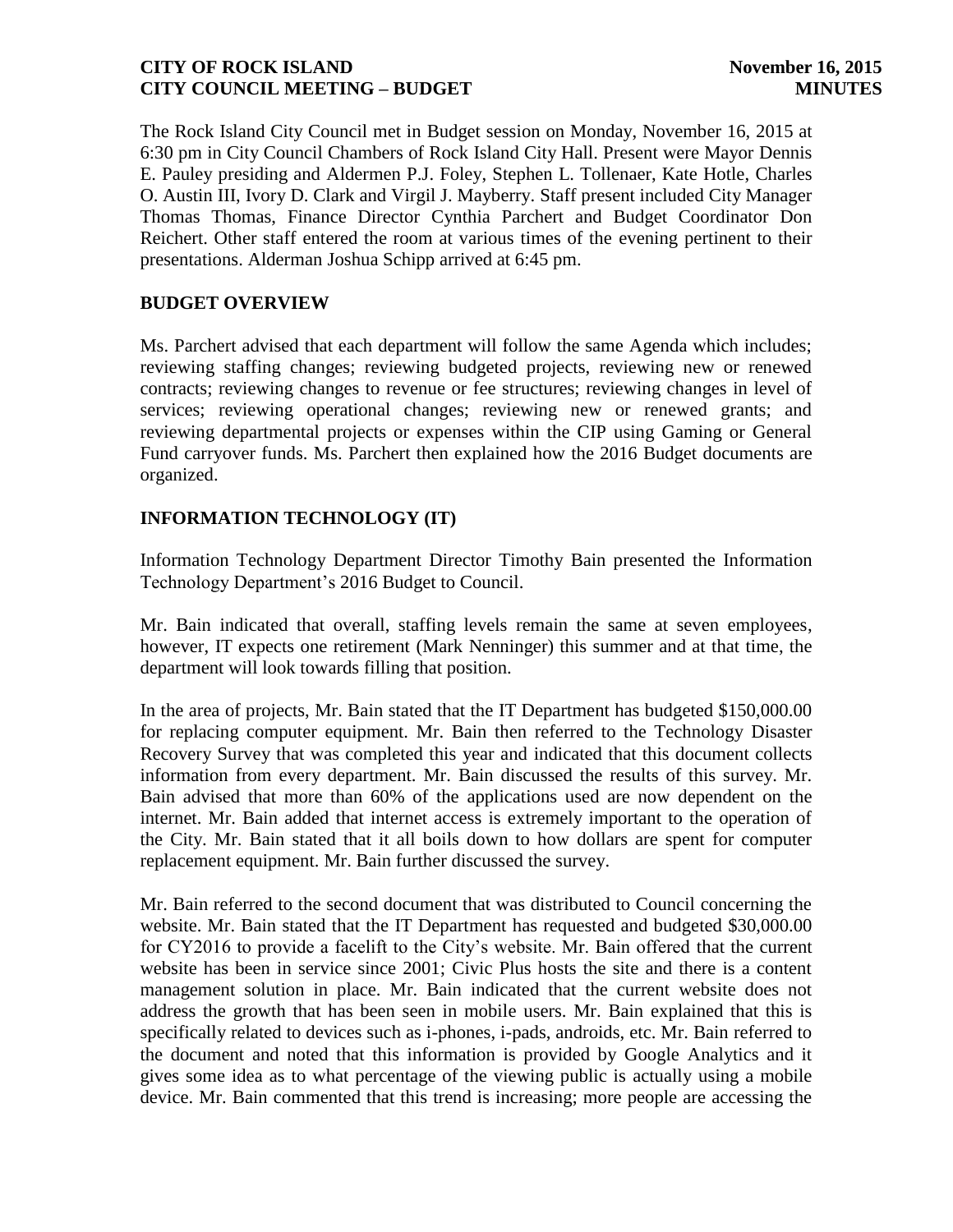City's website using a mobile device rather than the traditional PC. Mr. Bain referred back to the documents and showed what the current website looks like as someone is trying to access it from their mobile device. Mr. Bain noted that it is really not user friendly; it is inadequate.

Mr. Bain stated that staff would like to do a responsive design; the intent is to provide the same experience when a user is accessing the website with a mobile device as they do when accessing the website from their regular computer. Mr. Bain added that they would also integrate mega menus. Mr. Bain commented that this would be an enhancement or a move towards providing a much smoother interface for device viewing. Mr. Bain stated that there has been a lot of communication on developing an application (app), which would be the next step and that is what the committee will be working on in 2016. Council and Mr. Bain further discussed this item.

Mr. Bain advised that in the area of contracts, the financial side includes GEMS, Northstar, iNovah and Attendance Enterprise. Mr. Bain added that on the spatial side, there is AutoCAD and ArcGIS. It was noted that on the enterprise side, there is Google for email, Civic Plus for the website and Amazon is a new cloud based service that is being used for certain applications like GIS and Cityworks. Mr. Bain advised that this year, they have substantially completed Marina Dockmaster, Duncan Parking, Fleet Assetworks and a couple of interfaces to iNovah. Mr. Bain noted that they are working through a few issues. Mr. Bain pointed out that a big change for 2016 will be the Parks and Recreation software; they are moving towards a hosted solution and moving away from a piece of software (CLASS) that has been on the City servers for many years. Mr. Bain commented that the new system will be called ActiveNet. Mr. Bain further discussed this item as it related to cost. It was noted that Cityworks is another one that is out on the internet and they are looking at email backup for CY2016. Mr. Bain also discussed upgrades to Internet Bandwidth.

Mr. Bain indicated that the IT Department does not have any revenue. Mr. Bain discussed changes in service. Mr. Bain offered that there are significant changes that will be taking place with the departments that interact with the Police Department. Mr. Bain added the Police Department will be moving to the new building; they have all new mobile data terminals, new fleet, new cameras, radios, videos, wireless, etc., and it may take some time to adjust from the physical separation from City Hall to the new building. Mr. Bain further discussed this subject.

Mr. Bain discussed operational changes as it related to more tablets, more apps, and the mobile workforce. Items Mr. Bain discussed included; City Council iPads, Library android tablets, Parks and Recreation tablets for credit card transactions at the golf course, Fire Department laptops in ambulances, Public Works androids, determining how CED will use tablets, and an iPad for the Martin Luther King Center for credit card purposes. Mr. Bain advised that there is a shift in how the end user for the City is expecting more and more in terms of mobility access. Mr. Bain further discussed this subject. Mr. Bain stated that the IT Department does not have any grants.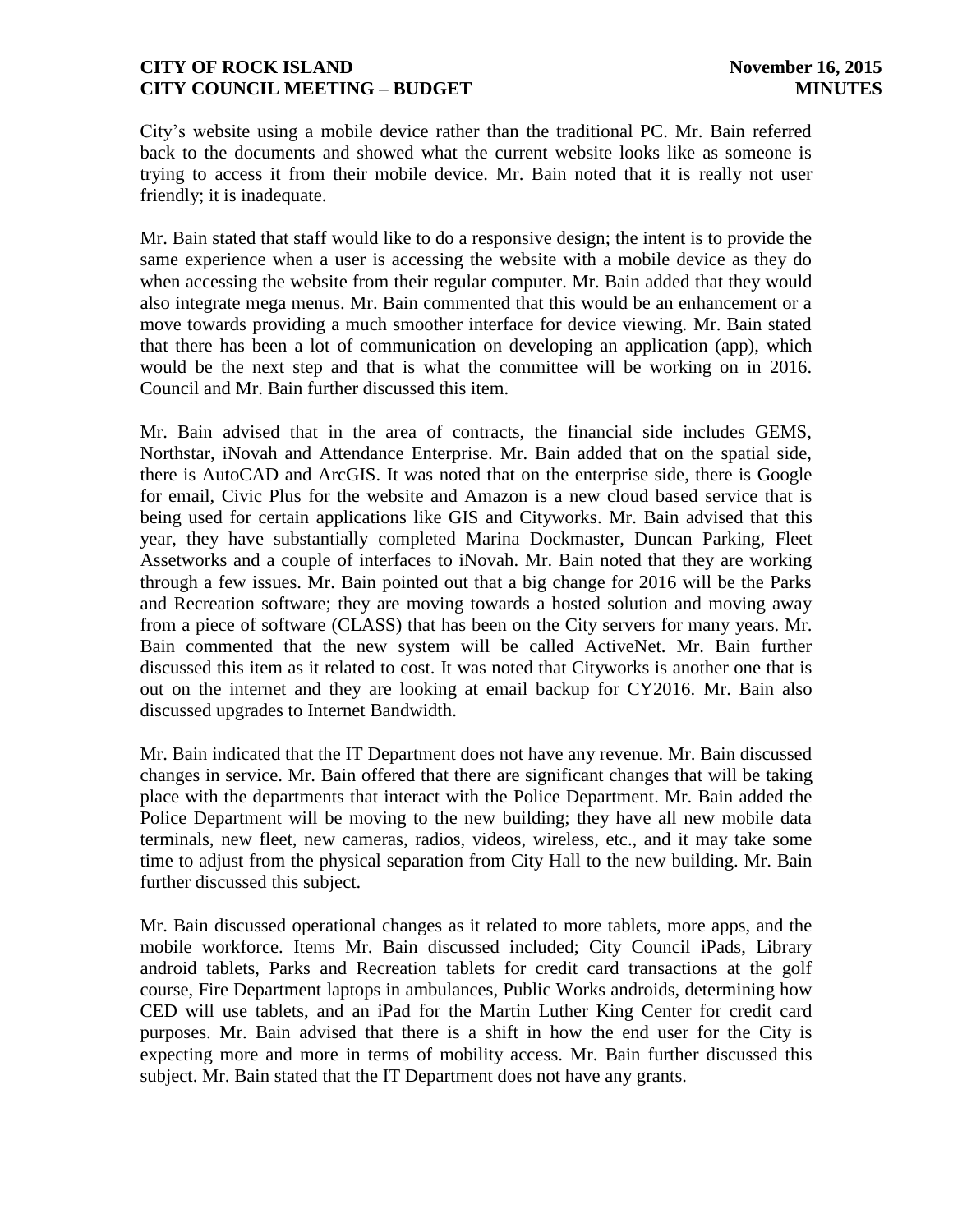Council further discussed the Information Technology Department's 2016 Budget.

## **FINANCE**

Finance Director Cynthia Parchert accompanied by Budget Coordinator Don Reichert presented the Finance Department's Budget for 2016.

Ms. Parchert stated that there are no staffing changes scheduled for CY2016.

Ms. Parchert discussed budgeted projects. Ms. Parchert advised that during CY2014, Finance assisted with the implementation of Marina software and Fleet software. Ms. Parchert added that there are a few items that need to be adjusted to get those two items fully operational. Ms. Parchert commented that Finance will continue to work with Public Works to finish the implementation of both those software packages. Ms. Parchert stated that during CY2015, the Parks and Recreation Department began replacing their CLASS software and Finance has been assisting with that implementation.

Ms. Parchert discussed ongoing projects, which included; annual audit, annual budget, annual CIP budget, monthly close and monthly budget analysis. Ms. Parchert then discussed debt to be issued for 2016. Ms. Parchert noted that the IL EPA loans for any water or waste water fund debt was not listed on the document. Ms. Parchert noted the various street projects, some of which included;  $18<sup>th</sup>$  Avenue Resurfacing at \$600,000.00, 38<sup>th</sup> Street Resurfacing at \$375,000.00 and 25<sup>th</sup> Avenue Resurfacing at \$300,000.00.

Ms. Parchert stated that in the area of budgeted contracts, the 2016 audit is in its fifth and final year with Bohnsack & Frommelt. Ms. Parchert added that 2016 is the last year on the contracts for banking services with American Bank and JP Morgan Chase Bank. Ms. Parchert indicated that the City has a three year contract with a two year extension for Actuary Services with Nyhart that was awarded in 2014, and 2016 will be the last year of the original three year contract. However, there is the option of the two year extension. Ms. Parchert stated that there was also a three year contract with a two year extension awarded in 2014 to Menard Consulting for Other Pension Employment Benefit (OPEB) Services and 2016 will be the last year of the original three year contract. Ms. Parchert commented that the Investment Consulting Group was awarded a five year Police Pension contract in 2014 and Marquette Associates was awarded a three year contract with a two year extension option in 2014 for the Fire Pension.

Ms. Parchert advised that during 2015, the City entered into the contract with Azavar for sales tax audit and the work is done. Ms. Parchert added that they were able to identify three entities within Rock Island in which the City wasn't getting credit for their sales tax; it has now been corrected. Ms. Parchert discussed other contracts, which included; bad debt collection contracts with Quad Corp and Tek-Collect, parking enforcement with Per Mar and parking software with Duncan Solutions. In addition, Ms. Parchert stated that the City has a contract with Cost Recovery Corporation for completing the City's monthly excise tax computations.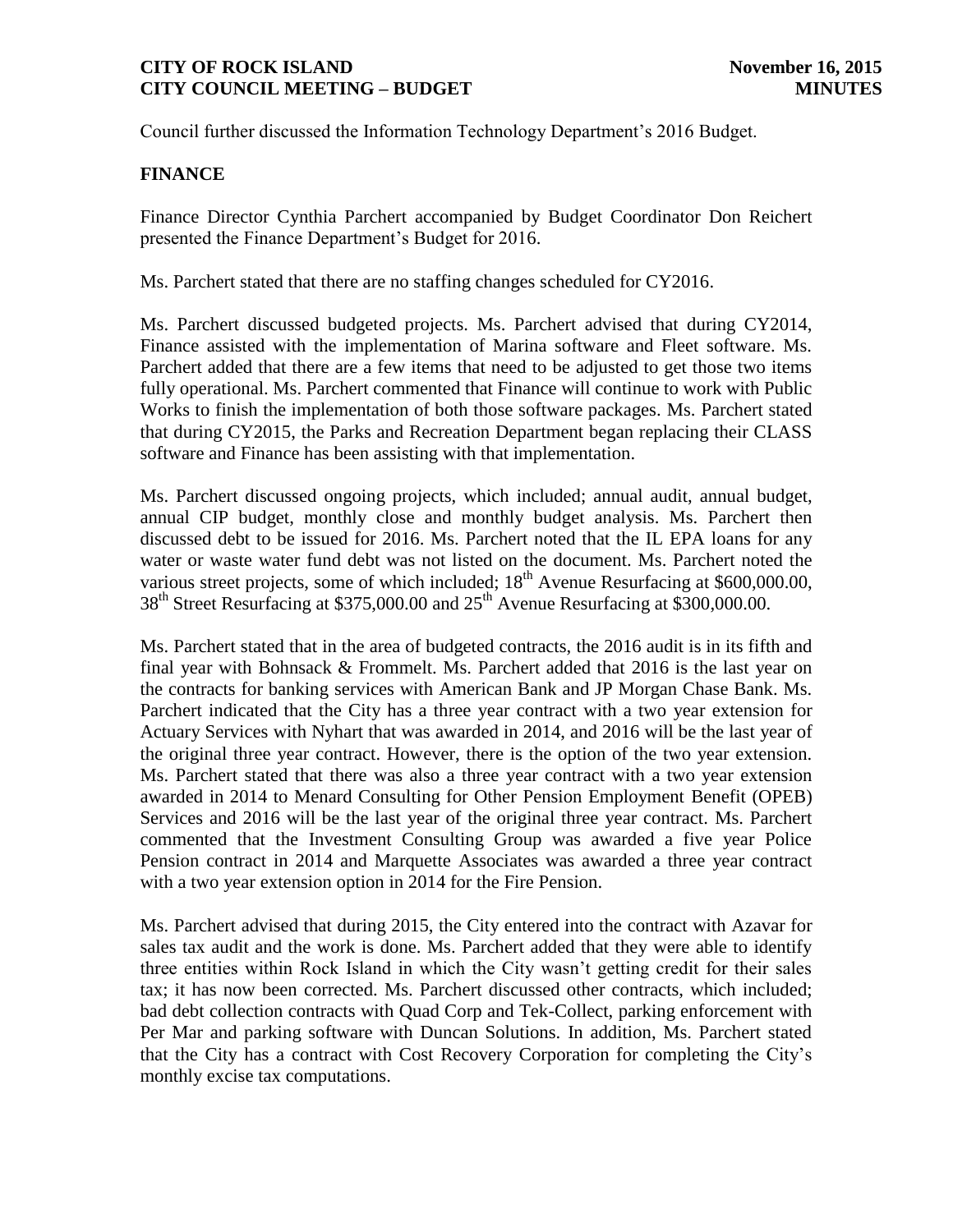Ms. Parchert noted that there are no revenues specific to the Finance Department.

Ms. Parchert advised that there are really no changes in the level of services with the exception of the Police Department moving to their new location. Ms. Parchert added that the Finance Department has started working with the Police Department to better serve the City's customers through customer service.

Ms. Parchert discussed operational changes. Ms. Parchert commented that parking enforcement was moved from Public Works to Finance during 2015. Ms. Parchert noted that Finance also stepped up efforts for collection of past due accounts. Council and Ms. Parchert discussed this item as it related to the hiring of a collections manager and the process for collections in reference to collection agencies. Ms. Parchert commented that the refinement of centralized billing and receivable monitoring continues. Ms. Parchert stated that they continue to refine the month end close process as well as the budget and CIP process. Ms. Parchert commented that now, the departments review their budgets monthly. Ms. Parchert indicated that the new residential packet has been completed and Finance is currently getting prices for the printing of the packets. Council and Ms. Parchert further discussed this item. Ms. Parchert stated that the Finance Department continues to look for ways to strengthen internal controls as well as to enhance investment income. Ms. Parchert noted that the City has not been in compliance with the current investment policy. Ms. Parchert added that because of low interest rates, the banks do not want to bid on the City's CD's because it actually costs more to ensure those deposits than what they are getting, and as a result, the City is limited to 20% in any one financial institution. Ms. Parchert noted that the City is over the limit. Ms. Parchert and Council further discussed this subject.

Ms. Parchert stated that Finance does not administer any grants and there are no projects in this department that are funded by Gaming or General Fund carryover.

Council and Ms. Parchert further discussed the Finance Department's 2016 Budget.

# **HUMAN RESOURCES**

Human Resources Director John Thorson accompanied by Risk Manager Patrick Doherty presented the Human Resources Department's 2016 Budget.

Mr. Thorson stated that in regards to staffing, the Human Resources Department has four employees and no new positions are planned for CY2016. Mr. Thorson added that Benefits Coordinator, Jackie Hendershot retired in October of this year and Risk Manager Patrick Doherty will be retiring at the end of CY2016. Mr. Thorson indicated that Human Resources Assistant Cherise Schwabe was promoted to the position of Benefits Coordinator and they will be recruiting for the Human Resources Assistant position. Mr. Thorson advised that the department does not have any budgeted capital projects for CY2016.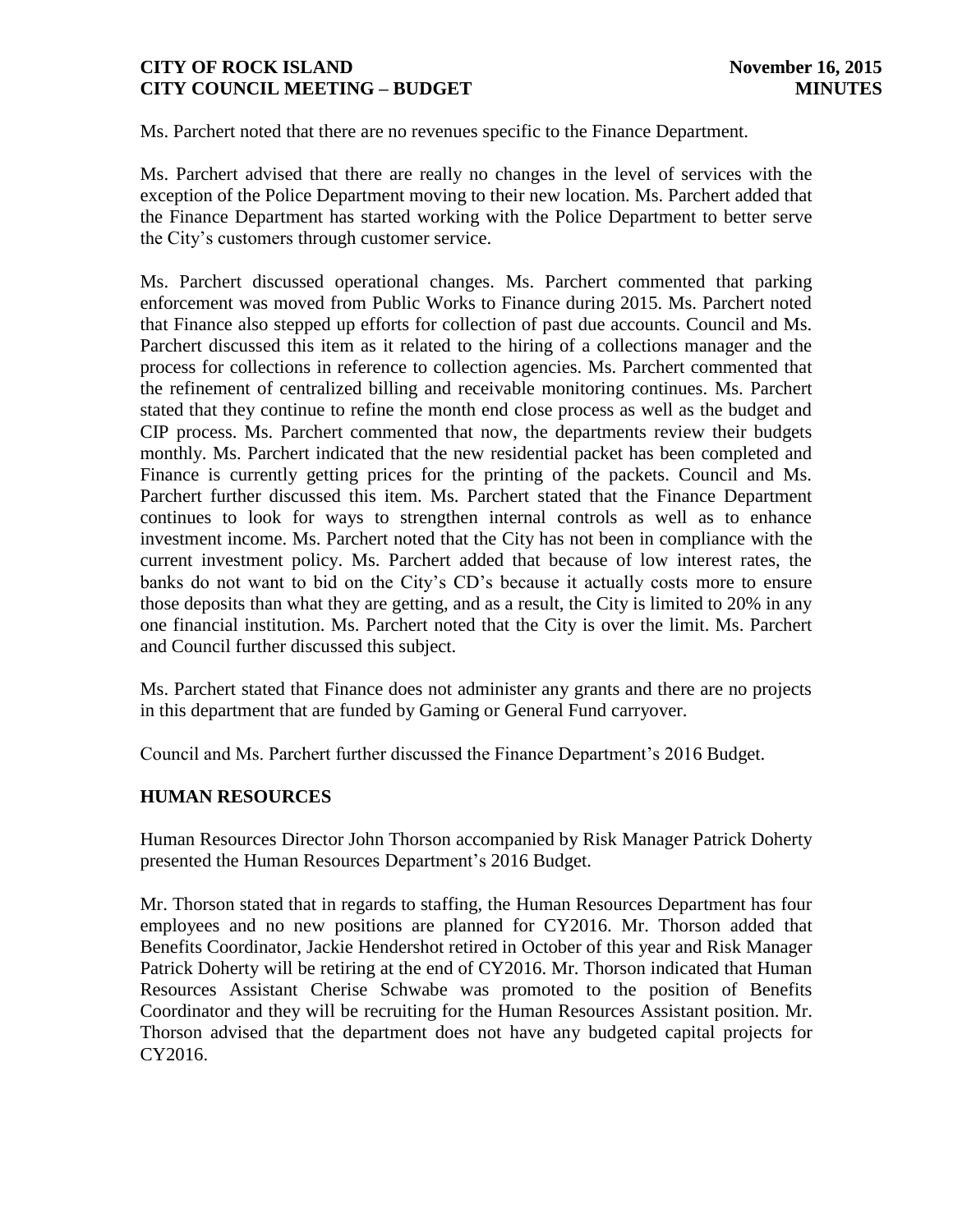Mr. Thorson discussed the primary contracts that the Human Resources Department oversees. Mr. Thorson advised that the department oversees legal services, which include City Attorney, Labor Attorney and Worker's Compensation Attorney; temporary service employee contract with Quality Controlled Staffing; employee assistance program; and medical services, which include Concentra (worker's compensation and health), Blue Cross Blue Shield (medical, third party administration and COBRA administration), CVS (pharmacy), MetLife (dental), Aevisis (vision), Extend Health (medicare exchange) and Crawford Company (worker's compensation third party administration). Mr. Thorson added that other contracts include health consulting and actuarial services with Holmes-Murphy; risk management insurance with Arthur Gallagher; City-wide vending; and the health intergovernmental agreement with Rock Island County and South Rock Island Township for the use of the Wellness Center. Mr. Thorson further discussed this item.

Council and Mr. Thorson discussed the impact of Rock Island County not continuing to be part of the Wellness Center contract as it related to cost. Mr. Thorson commented that Rock Island County pays 40% and South Rock Island Township pays 1.5%. Mr. Thorson added that \$79,621.00 has been budgeted and the City has collected to date \$9,599.00. Mr. Thorson noted that the collections are a little bit higher due to Concentra's rising costs. Mr. Thorson further discussed this subject.

Risk Manager Patrick Doherty discussed the wellness initiative as it related to healthcare insurance premiums. Mr. Doherty also discussed Concentra as it related to the Wellness Center contract in terms of services that the Concentra staff provides. Council discussed this item.

Mr. Thorson advised that overall, revenues are budgeted at \$6,775,370.00 and for CY2016, there will be a decrease of \$48,962.00 compared to the current year. Mr. Thorson stated that self insurance revenues will increase about 7.3% or \$110,508.00 in CY2016. Mr. Thorson added that this fund is in a deficit position. Mr. Thorson commented that they are building up extra money in the fund this year to get the fund in compliance because the Financial Policy requires that one year of operating expenses is to be kept on hand.

Mr. Thorson stated that health insurance revenues will decrease 3.1% or \$163,851.00 in CY2016. Mr. Thorson explained that part of the reason for the decrease is due to the fund balance in the health fund, which is at \$3,675.550.00. Mr. Thorson noted that by policy, the health fund balance should be maintained at 25% to 50% of operating costs and currently, there is enough money to fund 67% of next year's operation, which is positive. Mr. Thorson noted that part of the excess fund balance will be used for next year's premiums. Mr. Thorson further discussed this item as it related to reducing health insurance premiums. Mr. Thorson commented that the Cafeteria Plan revenues will increase 6.4% or about \$4,381.00 for CY2016. Mr. Thorson stated that this relates to employee funds for dependent care reimbursement and medical reimbursement for outof-pocket expenses.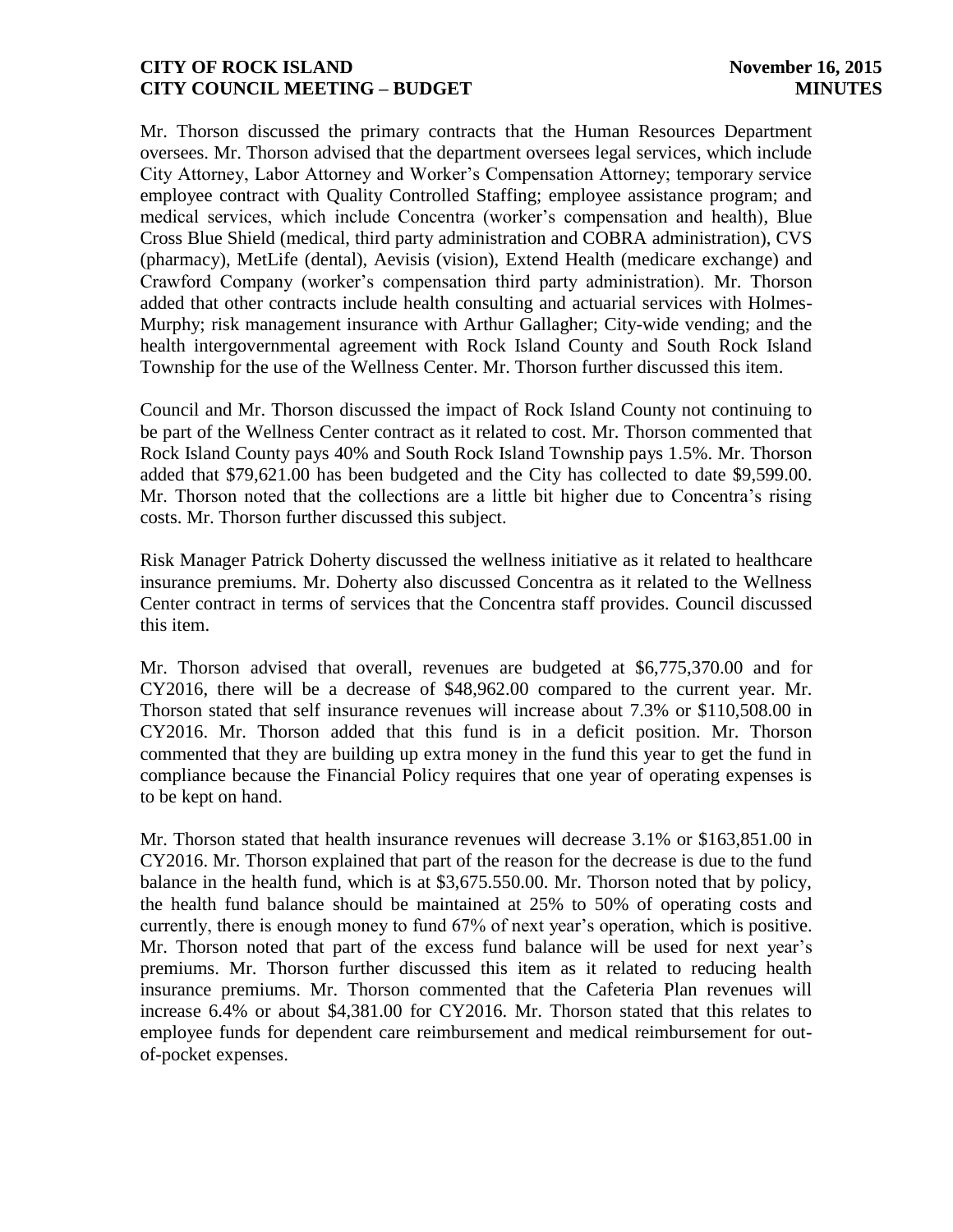Mr. Thorson stated that no changes in service levels are expected for the next year for internal or external customers.

Mr. Thorson advised that in the area of operational changes, the department is reviewing the hours for the Wellness Center since Rock Island County will be ending its participation in this program. It was noted that the Wellness Center Nurse's hours are 30 hours per week and the Nurse Practitioner currently works 36 hours per week. Mr. Thorson commented that they are looking at the whole model as well as getting request for proposals out for services. Mr. Thorson further discussed this item as it related to cost.

Mr. Thorson discussed grants. Mr. Thorson advised that the department receives funding for the Retiree Drug Subsidy. Mr. Thorson explained that the drug subsidy payment is to help offset the Medicare retiree's prescription drug usage that is currently paid for. Mr. Thorson commented that this is the last year the City will receive this funding from the RDS due to moving everyone to Extend Health. Mr. Thorson advised that the department does not have any Capital Improvement Plan (CIP) requests for CY2016.

Mr. Thorson referred to the chart and discussed healthcare as it related to employer's history concerning premium rates from 2003 to 2016. Mr. Thorson commented that there has been a leveling off of the rates between 2011 and 2016. Mr. Thorson noted that premiums for CY2016 will be 4.4% less than the current year. Mr. Thorson further discussed this item. Mr. Thorson also discussed the fund balance as it related to various factors contributing to the positive balance. Various factors discussed included; negotiated changes that were done in 2005; implementation of the Onsite Nursing Program in 2009; and the implementation of the Nurse Practitioner Program in 2011. Mr. Thorson further discussed this item.

Council discussed the Human Resources Department's 2016 Budget.

# **CITY MANAGER, MAYOR, ALDERMEN AND CITY CLERK**

Ben McCready, Assistant to the City Manager presented the City Manager's, Mayor's, Aldermen's and City Clerk's 2016 Budget.

Mr. McCready advised that 68% of this budget is driven by personnel expenditures and another 88% is directly part of the General Fund. Mr. McCready referred to the budget review documents and noted that there are no anticipated changes to staffing levels in these departments. Mr. McCready commented that staffing includes the City Manager, Assistant to the City Manager, Executive Secretary and City Clerk. Mr. McCready added that the list also includes Council consisting of the Mayor and seven Aldermen. Mr. McCready stated that the CED Director serves a dual role as the Assistant City Manager; this is not reflected in the budget.

Mr. McCready indicated that there is a partnership where the department works with Augustana College to support a paid intern. Mr. McCready stated that the intern is in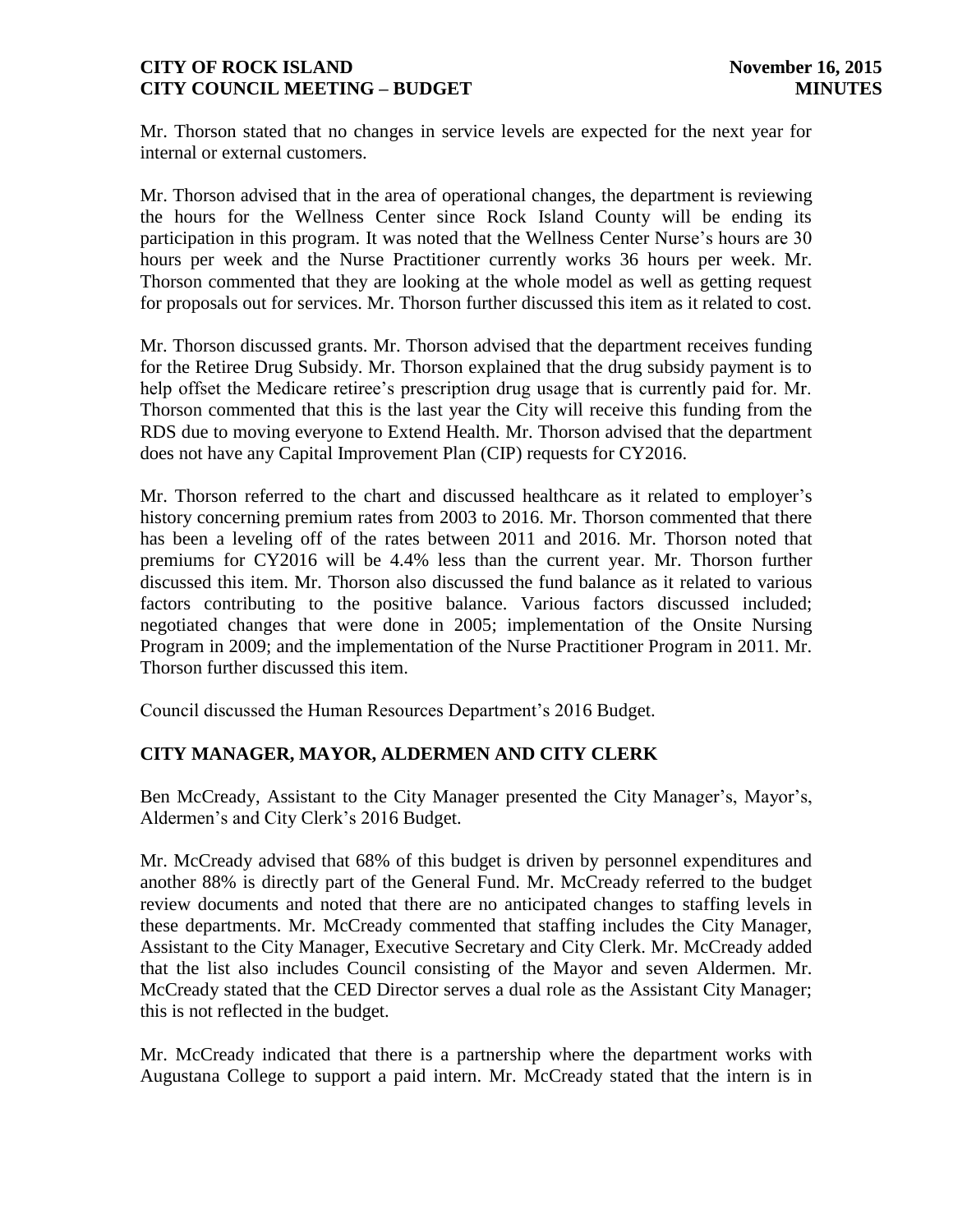large part provided with the help of a State grant that Augustana College administers. Mr. McCready further discussed this item.

Mr. McCready discussed funding. Mr. McCready advised that the activities of the City Manager's Office, City Clerk's Office, Mayor and Aldermen are supported by six funds, which include the General Fund and three TIF district funds as well as the Gaming fund and the Labor Day Parade fund. Mr. McCready added that the Gaming fund and Labor Day Parade fund are associated with specific programs.

Mr. McCready explained that there are six different types of revenue administered by General Administration, which include alcoholic beverages, tobacco dealers, games/amusements, junk yard, miscellaneous business licenses and private parking lots. Mr. McCready discussed various miscellaneous licenses, some of which included; itinerant merchant, raffles, plaza licenses and filling station. Mr. McCready advised that these six different revenues are projected to exceed \$175,000.00 for CY2016. Council and Mr. McCready further discussed this item.

Next, Mr. McCready discussed expenditures. Mr. McCready indicated that expenditures for CY2016 are down by 7.2% or \$56,549.00 compared to the current year. It was noted that the decrease is attributed to a one-time professional service expenditure in the current year. Mr. McCready explained that the item staff budgeted for was the analysis of the Parks and Recreation Department. Mr. McCready noted that it has been paid for and completed. Council discussed this item as it related to whether there would be a presentation on the analysis. City Manager Thomas stated that the consultant will be coming on December  $7<sup>th</sup>$  to present it at the study session. Mr. McCready further discussed expenditures.

Mr. McCready discussed service levels and operations. Mr. McCready stated that General Administration continues to coordinate cross departmental projects, represents the City to intergovernmental partners and community partners, continues to prepare the monthly operational reports and reviews performance measures on an ongoing basis. Mr. McCready added that the Executive Secretary will continue to administer liquor license applications and coordinate the Labor Day Parade. Mr. McCready commented that the City Clerk will continue to process the Agenda, manage and coordinate FOIA requests for the City, coordinate study sessions and manage the license and permit process. Mr. McCready further discussed service levels and operations.

Mr. McCready discussed a number of ongoing projects that General Administration is involved in, which include; annual strategic planning, economic development, annual Labor Day Parade, performance audits, annual budget, licensing application process, communications and marketing program, deer management and intern program. Mr. McCready further discussed these projects.

Council discussed overall personnel costs as it related to the CY2015 and CY2016 budgets. Council discussed the FOIA process as it related to the increase in requests and the time component. In addition, Council discussed fiscal policy as it related to reviewing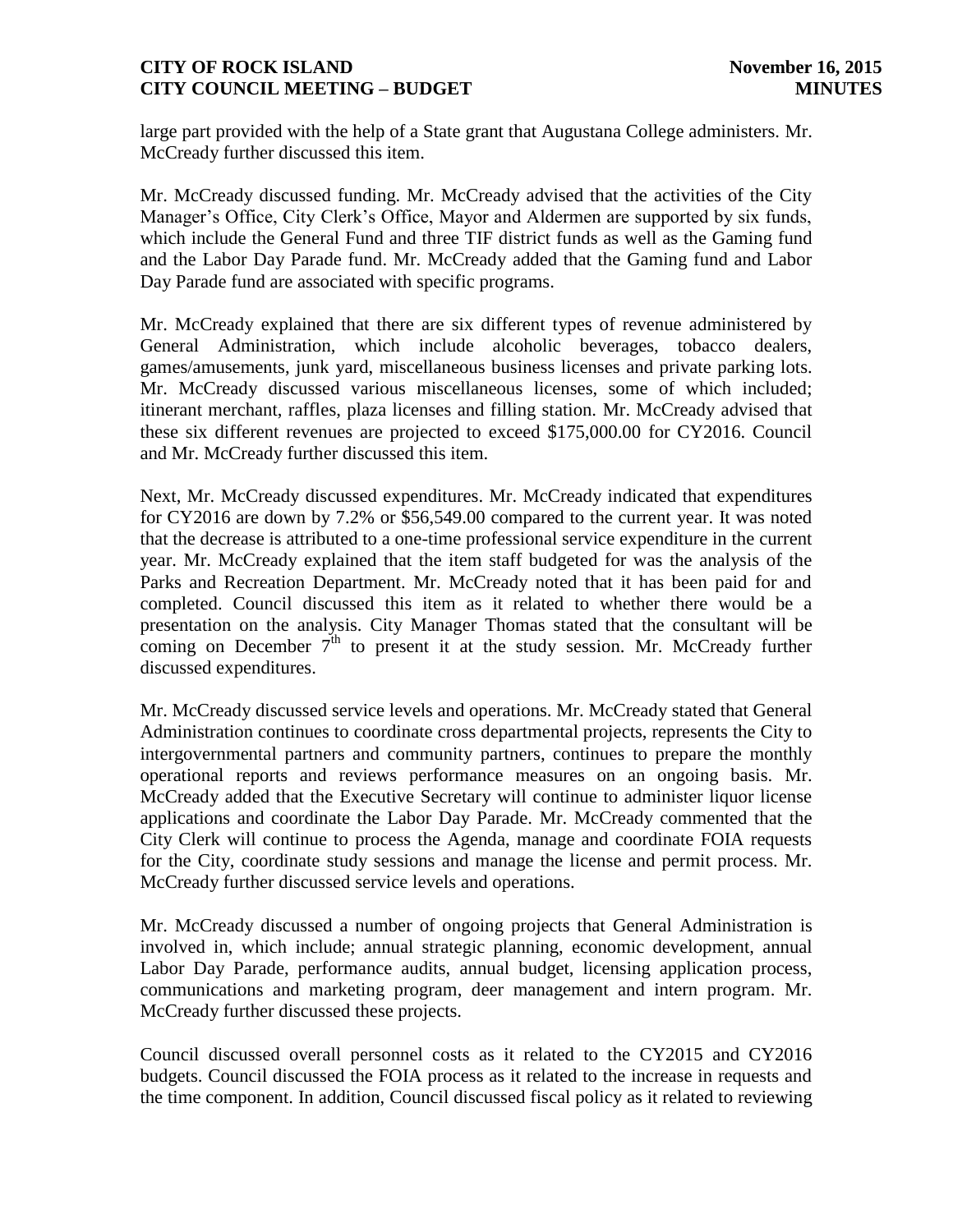the policy that governs how funds are allocated in reference to their budget, how much is allocated and what are appropriate expenditures. After much discussion on this subject, City Manager Thomas stated that there will be a study session on this item.

# **MARTIN LUTHER KING CENTER**

Martin Luther King Center Director Dwight Ford addressed Council and presented the King Center's 2016 Budget.

Mr. Ford stated that staffing has decreased from 43 to 32. Mr. Ford added that although there was a reduction, no employees were terminated. Mr. Ford explained that they were able to go to 43 employees because CY2015 was a good year for grants and it allowed the Martin Luther King Center to hire individuals with specific skills to come and assist with the afterschool program and summer program. Mr. Ford added that the grants ended at the end of the summer commitment and the King Center chose not to rehire for those specific positions. Mr. Ford advised that with reduction down to 32, the King Center has not lost capacity; the King Center still serves 65 kids every day for the afterschool program and the King Center serves up to 100 kids in the summer. Mr. Ford advised that there are seven full-time employees and 25 part-time positions are budgeted for seasonal staff. Mr. Ford further discussed this item. Mr. Ford commented that there are no new projects to be started or completed for the King Center for CY2016.

Mr. Ford discussed the janitorial contract and snow removal. Mr. Ford advised that the janitorial contract has increased from \$10,484.00 in CY2015 to \$27,262.00 for CY2016. Mr. Ford noted that rentals have increased and more people are coming to the King Center and the center needs to look professional to keep up the image. Mr. Ford thanked Council and Public Works in regards to snow removal. Mr. Ford further discussed this item. Mr. Ford discussed facility rental as it related to the Ida Robinson Banquet Room. Mr. Ford commented that the rental fees for the banquet room are \$250.00 for the first three hours and \$100.00 for each additional hour. Mr. Ford added that for non-profits, the rental fee is \$200.00 for the first three hours and \$75.00 for each additional hour. Mr. Ford stated that the King Center gets so many requests to use the facilities at no cost and the board has agreed with staff in limiting that amount. Mr. Ford further discussed this item. Mr. Ford commented that the King Center's newest endeavor to create more revenue is to lease a portion of the south end of the building. Mr. Ford further discussed this item as it related to revenue.

Mr. Ford discussed operational changes. Mr. Ford noted that Kristia Leshoure is currently the Facility Manager, and it is being proposed to move the position of Facility Manager to Director of Programs and Services. Mr. Ford added that Ms. Leshoure will fit into that position well. Mr. Ford commented that it will allow for the position to be written into some grants, which would assist with the coverage of the salary as well as to better align services. Mr. Ford further discussed this item.

Mr. Ford advised that due to the changes in the Community Development Block Grant (CDBG), administrative expenditures concerning salaries are not eligible costs; all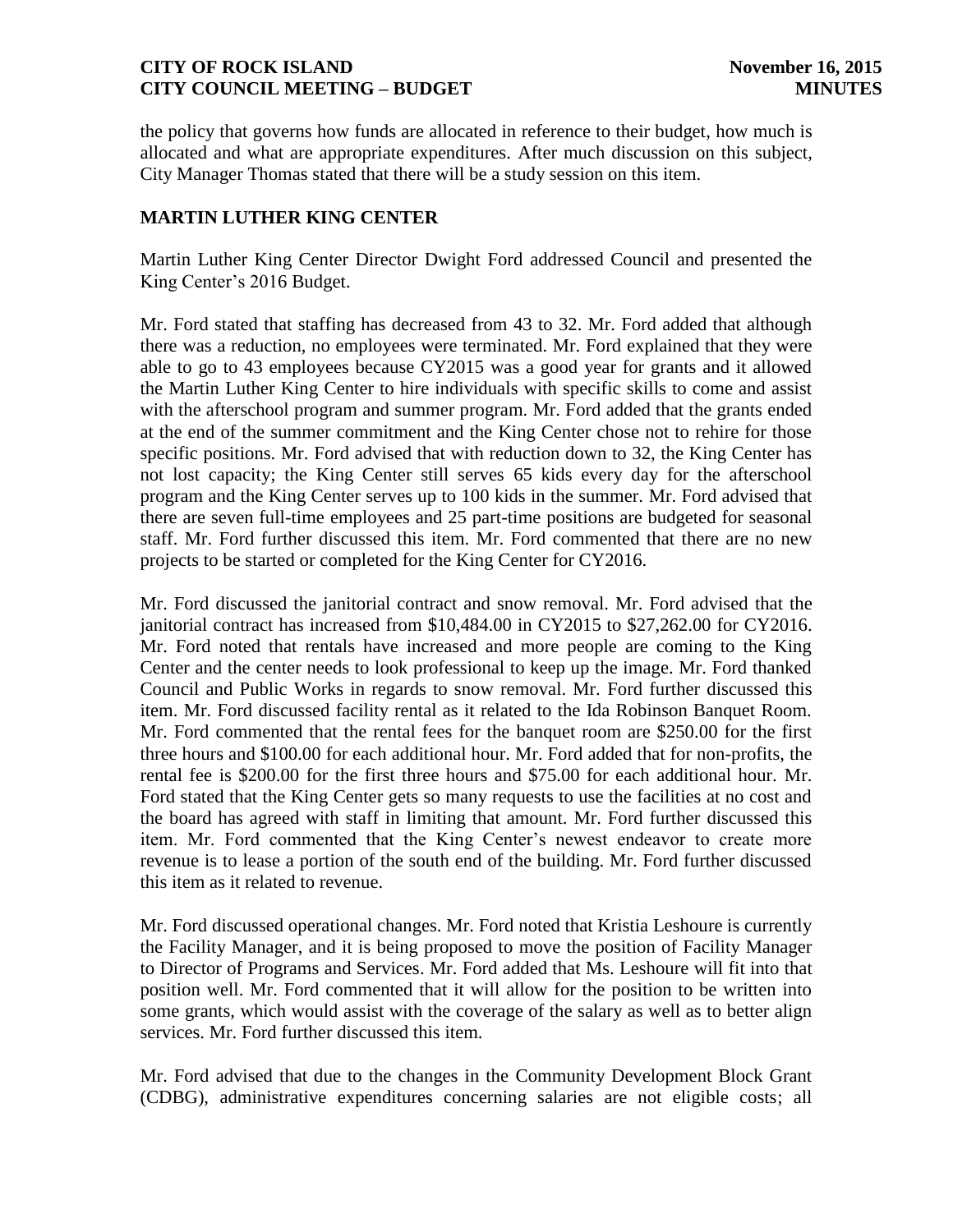expenses have been moved to account 901, which is all allowable by the Federal grant. Mr. Ford indicated that the State of Illinois Teen REACH Program grant has been discontinued. Mr. Ford added that this is one of the most regulated, audited, detailed and data driven programs. Mr. Ford stated that at the State level, they are doing a lot of organizing so it is hoped that it may be included, but the King Center is moving forward. Mr. Ford commented that the grant was \$107,000.00. Mr. Ford noted that the grant had allowed 20% for administration costs, which was \$21,400.00. Mr. Ford further discussed this grant.

Mr. Ford advised that they have submitted a letter of intent for the Fidelity Foundation grant. Mr. Ford added that the grant if awarded would be \$107,000.00. Mr. Ford further discussed this grant. Mr. Ford stated that the King Center would like to apply for the United Way of the Quad Cities Emergency grant. Mr. Ford noted that the King Center is in dialogue with them and this grant would help to supplement the reduction of \$7,000.00 in the Department of Health Services Substance Abuse Prevention Program. Mr. Ford further discussed this grant.

Mr. Ford advised that the Martin Luther King Center received \$20,000.00 two weeks ago from the Amy Helpenstell Foundation two year grant, which will go towards the CY 2016 budget. Mr. Ford added that they received a \$15,000.00 single year grant this year from the Amy Helpenstell Foundation for the Metropolitan Youth Program. Mr. Ford advised that a grant was received from the John R. & Anita Horne Jenkins Family Foundation in the amount of \$20,000.00 last year to support the King Center's community outreach initiatives and they have invited the King Center to reapply for that grant again, and the King Center expects to receive it again. Mr. Ford advised that the King Center is receiving about 12 grants from foundations; one grant, which is Federal (CDBG) and two State grants. Mr. Ford added that there are about 15 sources of revenue the King Center has coming in. Mr. Ford further discussed the grants.

Council and Mr. Ford discussed the King Center's 2016 Budget.

# **LIBRARY**

Library Director Angela Campbell along with Kellie Kerns presented the Library's 2016 Budget. Ms. Campbell stated that the Library has had a difficult year. Ms. Campbell advised that the Library's original deficit was projected to be \$500,000.00, but the goal was to get as close to a \$200,000.00 deficit because that would at least help keep the Library at the 120 day reserves. Ms. Campbell explained that the Library Board voted to eliminate three vacant positions to help reduce the budget deficit. Ms. Campbell stated that by the elimination of these positions \$100,916.44 was saved. Ms. Campbell advised that the Library Board also voted to reduce part-time staff hours to an average of 18.5 hours per week and that saved about \$51,000.00. Ms. Campbell commented that the overall savings of the staffing changes was approximately \$151,709.44. Ms. Campbell further discussed this item.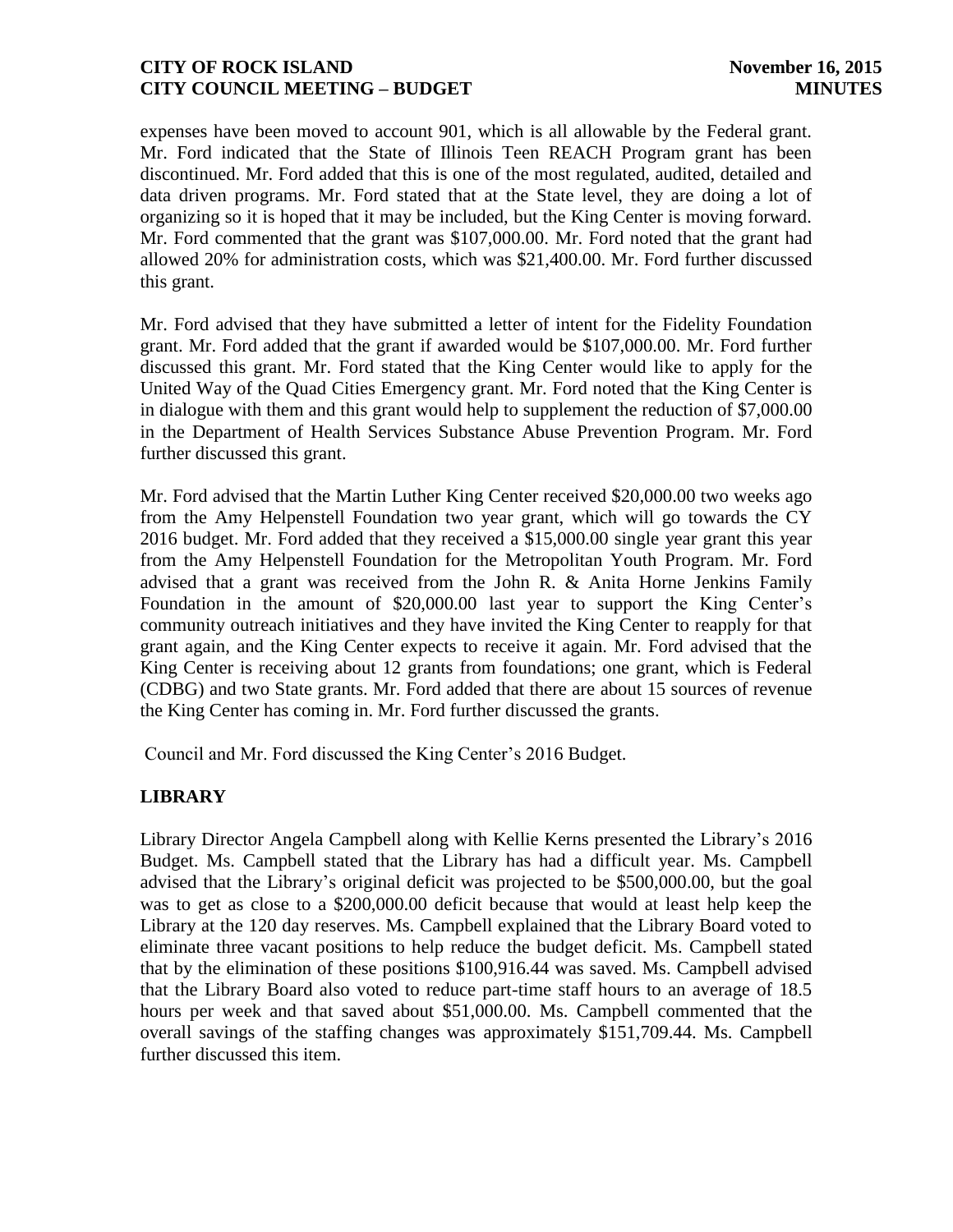Next, Ms. Campbell stated that in the area of budgeted projects, funds were made available for the Main Library restoration project for the past two years to eliminate water damage and restore the stone. Ms. Campbell added that this is coming to an end and it probably will not have to be carried over. Ms. Campbell advised that in CY2016, there will be a feasibility fundraising study that goes hand in hand with the long range plan and that is included in the budget.

Ms. Campbell discussed contracts. Ms. Campbell advised that there are no changes to the budgeted contracts for CY2016. Some of the contracts discussed included; Conference Technology for AV equipment; Phelps for weekly floor mat cleaning service, which is cooperative with the City; Per Mar for security service at all locations; Janus Building Services for annual window cleaning service; Kone for elevator maintenance and inspection; and Walt Lambach for fire extinguisher service.

Ms. Campbell discussed revenues. Ms. Campbell advised that the EAV (equal assessed value) went up and the Library Board did approve a 2.0% increase in property tax revenue, which is about \$40,412.00 or a little more than \$1.00 per resident. Council and Ms. Campbell discussed the EAV as well as the rate increase.

Library Board member Kevin Koski stated that about 92% of the Library's revenue comes from property taxes and the rest of it comes from State grants, which are currently in jeopardy. Mr. Koski added that the Library is very dependent on taxes and the library does not have much of an opportunity to generate fees or other kinds of things for makeup money. Mr. Koski further stated that the amount of money that is in the City's budget for the Library is at the same rate as last year; it is a higher number because the EAV went up. Mr. Koski added that the Library Board approved a request to Council to raise the Library's levy. Mr. Koski stated that he wanted to make the Council aware that this is what the Library is seeking. Ms. Koski noted that the amount of tax dollars that the Library has received has not been raised in five years.

Mr. Koski advised that the tax levy is currently .44 and the State allows the Library some autonomy in setting up their budget but it is limited to only 30% to 60%; the Library needs Council's help with the rest of it. Mr. Koski added that the levy rate for home rule is unlimited, but there is a practical limit, which is about .60 to .69 and the Library is at .44. Mr. Koski advised that when the State set up the requirements and gave the Library Board some autonomy to set its own budget, the State allowed or maybe required a separate itemization for the Library tax levy, so the Library should be seeing on the tax bill its own separate Library tax levy. Council and Mr. Koski further discussed this subject.

Ms. Campbell discussed State money as it related to whether or not the Library would receive it because of the State's financial situation. Ms. Campbell added that if the money is cut, it could mean a \$61,100.00 cut in overall revenue for the Library. Ms. Campbell advised that if the Library does not receive that money, the Library is looking at moving from a \$241,000.00 deficit to a \$300,000.00 deficit. Ms. Campbell further discussed this subject. Ms. Campbell advised that the fee structures will remain the same for CY2016.